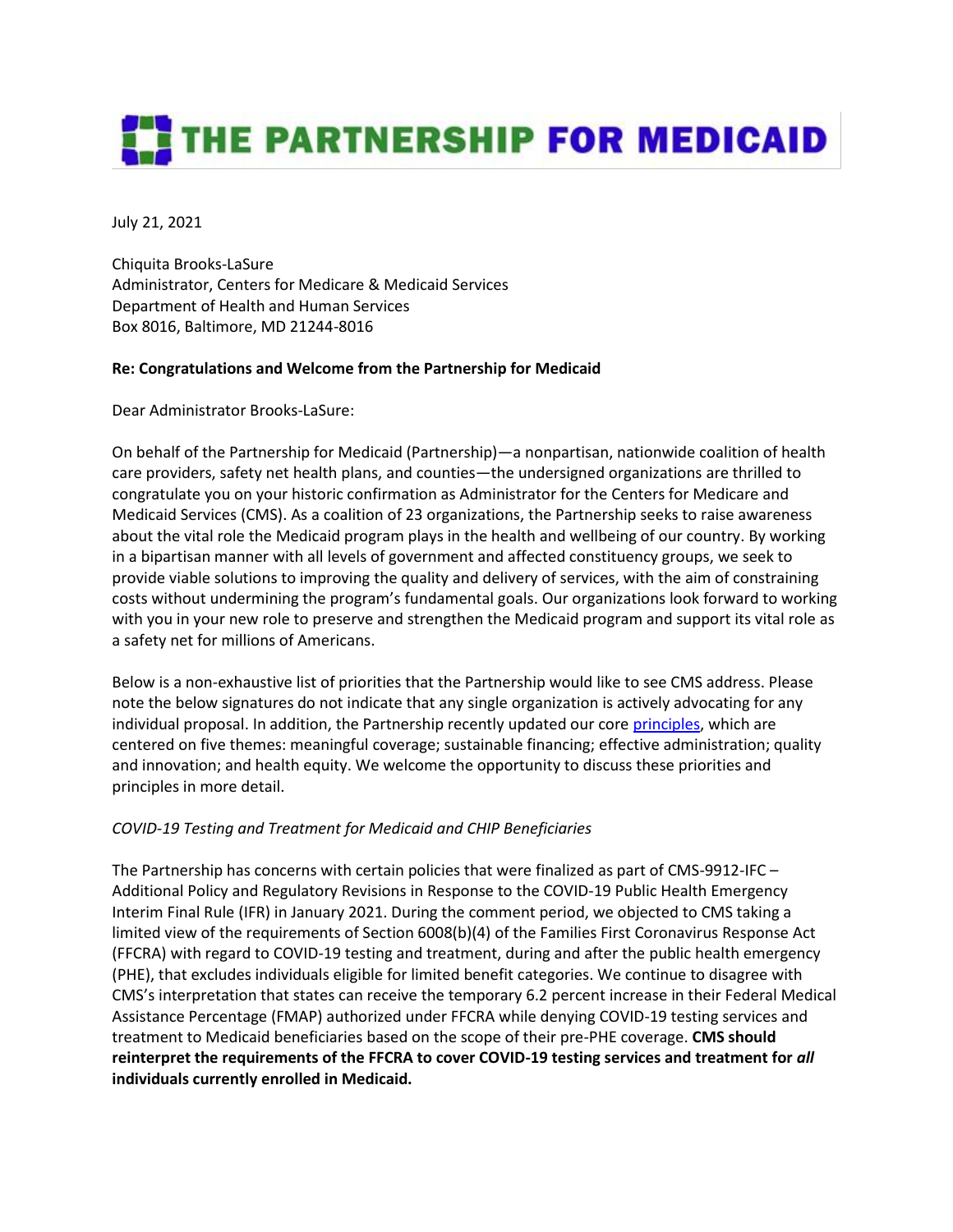#### *COVID-19 Continuous Coverage Requirement*

As Medicaid stakeholders, the Partnership acknowledges that states are facing budget constraints driven by the pandemic and increased Medicaid enrollment. Nevertheless, states should not be permitted to resolve budget deficits at the expense of vulnerable populations, like those enrolled in Medicaid, and especially during a PHE. In CMS-9912-IFC – Additional Policy and Regulatory Revisions in Response to the COVID-19 Public Health Emergency, the Partnership found it unreasonable for CMS to interpret the term "enrolled for benefits" in Section 6008(b)(3) of FFCRA to mean "validly enrolled" for purposes of FFCRA Section 6008. We are similarly concerned about the implications of this narrow definition for individuals found eligible for Medicaid under presumptive eligibility. Under the IFR, CMS states that individuals deemed eligible via presumptive eligibility are not "validly enrolled" for the purposes of the continuous coverage provision, on the theory that these individuals "have not received a determination of eligibility under the state plan." The Medicaid statute consistently describes presumptive eligibility (for example, under hospital presumptive eligibility) as "determining, on the basis of preliminary information, whether any individual is eligible for medical assistance…."<sup>1</sup> **CMS should rescind this language that attempts to distinguish the presumptively eligible population from other Medicaid populations for the purposes of the continuous coverage requirement.** 

## *Forthcoming End of the Public Health Emergency and Medicaid Eligibility Cliff*

The Partnership for Medicaid and other Medicaid stakeholders and the constituents we represent are beginning to plan for the end of the PHE. An abrupt end to the continuous coverage requirement could result in millions of people experiencing gaps in coverage and care; states inundated with redeterminations, causing substantial and costly administrative burden; providers left without payment and faced with substantial administrative burden when formerly-covered people present without Medicaid coverage; and Medicaid health plans experiencing an abrupt and potentially destabilizing decrease in enrollment. In December 2020, CMS issued guidance called [Planning for the Resumption of](https://www.medicaid.gov/federal-policy-guidance/downloads/sho20004.pdf)  [Normal State Medicaid, Children's Health Insurance Program \(CHIP\), and Basic Health Program \(BHP\)](https://www.medicaid.gov/federal-policy-guidance/downloads/sho20004.pdf)  [Operations Upon Conclusion of the COVID-19 Public Health Emergency.](https://www.medicaid.gov/federal-policy-guidance/downloads/sho20004.pdf) **CMS should revise and reissue this guidance to ensure that no Medicaid enrollee experiences an unnecessary and dangerous gap in coverage after the end of the PHE.** 

## *COVID-19 Provider Relief Fund*

The Coronavirus Aid, Relief, and Economic Security Act (CARES Act) created a Public Health and Social Services Emergency Fund (PHSSEF) to provide up to \$100 billion in funding for health care providers, including Medicaid providers. An additional \$75 billion was appropriated in the Paycheck Protection Program and Health Care Enhancement Act. The Partnership continues to call on the Department of Health and Human Services (HHS) and CMS to ensure that a proportional amount of the remaining PHSSEF funding (and any additional relief funding appropriated by Congress) is provided quickly to ALL Medicaid providers and health professionals impacted by the COVID-19 pandemic. **We urge HHS and CMS to swiftly release the remaining funds, with a focus on targeting financial relief to Medicaid providers.** 

## *American Rescue Plan Act Medicaid Expansion for Certain Mandatory Individuals*

The American Rescue Plan Act (ARPA) included a provision that provides a five-percentage-point increase to the regular FMAP rate for qualifying states that implement the Affordable Care Act's (ACA)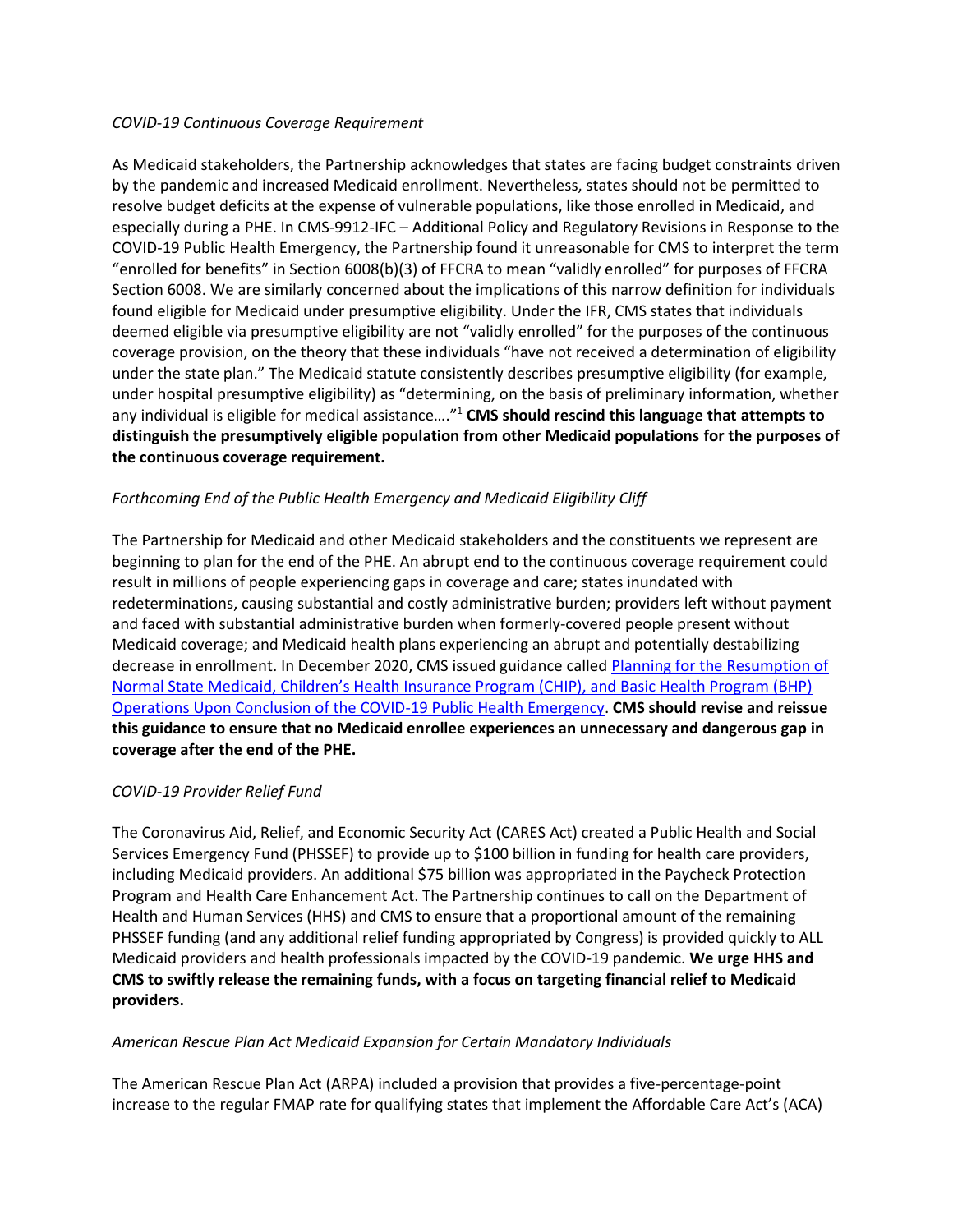Medicaid expansion. These qualifying states include the remaining 12 states that have not taken up this option, leaving about 4 million uninsured people who would have qualified for expanded Medicaid coverage. The Partnership has been supportive of initiatives to expand Medicaid to these low-income individuals who are locked out from accessing coverage. **We welcomed the informational bulletin released on June 3rd and ask that HHS and CMS work to expedite any additional guidance for states so that they can take advantage of the generous ARPA subsidies.** 

## *State Plan Option to Extend Medicaid Coverage to One Year Postpartum*

Medicaid is a primary payer of maternity care in the U.S., covering 43 percent of births nationwide.<sup>2</sup> Yet under current law, pregnancy-related Medicaid coverage ends roughly 60 days after delivery. Closing this critical gap in coverage can mean the difference between life and death for many mothers. This is also a matter of health equity, as nearly half of all non-Hispanic Black women had discontinuous insurance from pre-pregnancy to postpartum.<sup>3</sup> Black women also make up a disproportionate share of Medicaid enrollees and therefore would benefit from an extension of postpartum Medicaid coverage.<sup>4</sup>

With the passage of ARPA, beginning April 1, 2022, states can elect to provide 12 months of coverage after the end of pregnancy to postpartum Medicaid beneficiaries. Importantly, the coverage that states provide through the full postpartum year must be comprehensive. States that take up the option and provide coverage to lower-income pregnant individuals through their state Children's Health Insurance Program (CHIP) must also provide a full year of postpartum coverage to individuals covered under the CHIP pathway.<sup>5</sup> Since the creation of the state plan option, and the recent CMS approval of several Section 1115 demonstration waivers to extend coverage, state interest in this policy has grown.<sup>6</sup> **CMS should issue guidance to the states on the parameters of this new option well in advance of the April 1, 2022 effective date, with a focus on addressing inequities in maternal health outcomes.** 

## *Access Monitoring in the Medicaid Program*

The access monitoring requirements for fee-for-service (FFS) Medicaid that were established in 2015 provided meaningful oversight and enforcement of the equal access provision of the Medicaid statute. This provision requires that Medicaid provider payments be "consistent with efficiency, economy, and quality of care…and sufficient to enlist enough providers so that care and services are available under the plan at least to the extent that such care and services are available to the general population in the geographic area."<sup>7</sup> CMS is responsible for enforcing this provision. Unfortunately, the access monitoring requirements were severally weakened under the previous administration.<sup>8</sup> The Partnership is concerned about inadequate oversight and enforcement of the equal access provision. **We understand from the spring 2021 unified agenda that the agency is working on a notice of proposed rulemaking on "Assuring Access to Medicaid Services." We urge CMS to engage stakeholders, like the Partnership, in this important work.**

###

Thank you for the opportunity to share our priorities and principles. We welcome the opportunity to discuss this content and answer any questions you may have. Please contact Jonathan Westin, First Co-Chair of the Partnership for Medicaid, at [Jonathan.Westin@JewishFederations.org](mailto:Jonathan.Westin@JewishFederations.org) with questions or to schedule a meeting.

Sincerely,